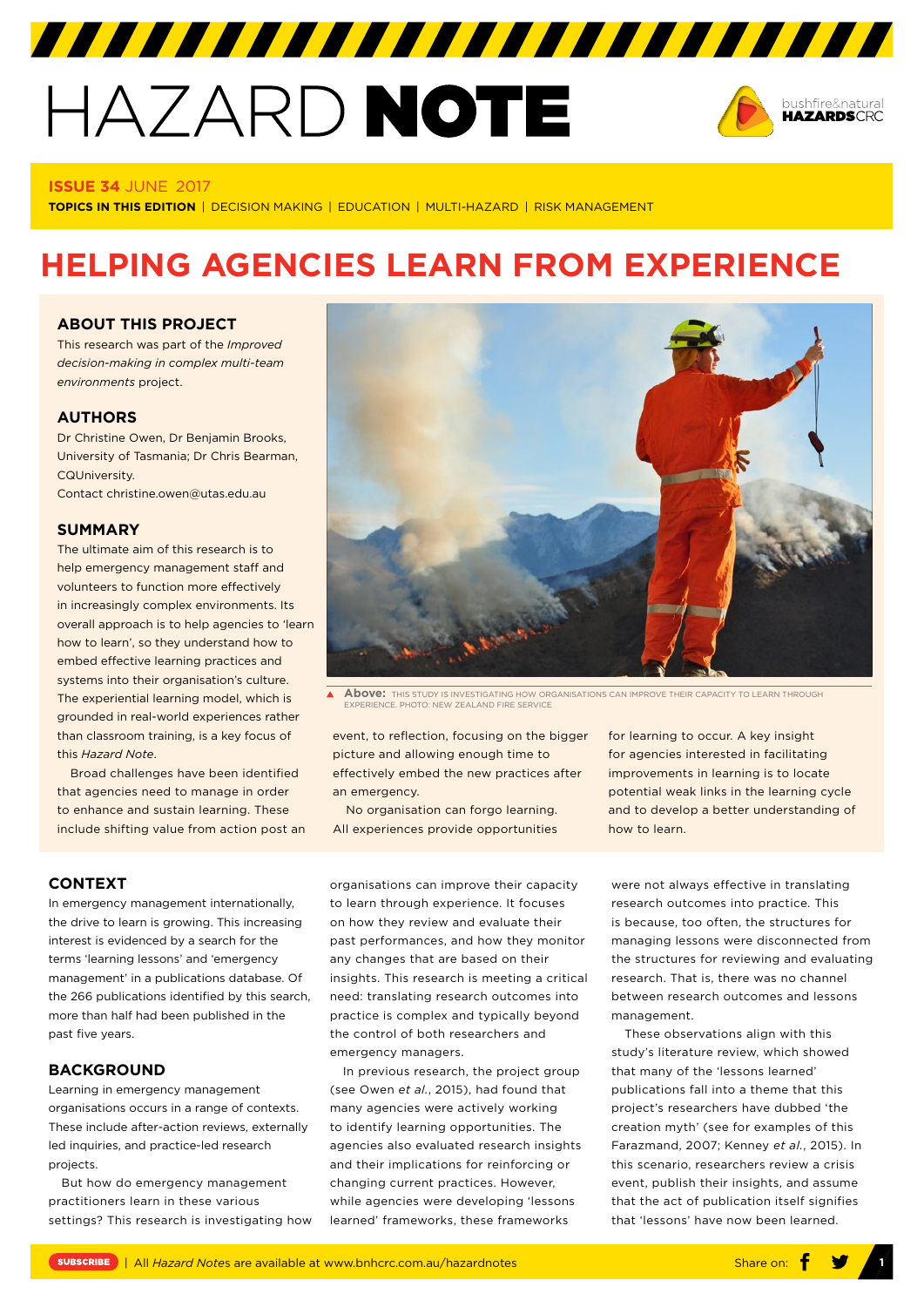



**Figure 1:** The experiential learning cycle and some challenges for agencies to learning

Other literature themes included how emergency services organisations are establishing processes for managing and learning from lessons (see Jackson 2016), why learning is so hard and, some argue, almost impossible (see Birkland 2009; Donohue & Tuohy 2006).

# **BUSHFIRE AND NATURAL HAZARDS CRC RESEARCH**

The research for this component of the project started in 2015 with a literature review and interviews with 18 end-user agency personnel from South Australia, New South Wales, Victoria and Tasmania to ascertain their strategies for learning from incidents. This *Hazard Note* reports on the next stage of the research, which further investigates the experiential learning model. This model highlights the ways in which experiences – including from after-action reviews, research projects or other types of inquiries – may support learning.

The experiential learning model, developed by David Kolb (2014) and adapted by Christine Owen (2017), was selected because of several key factors. It grounds learning in actual experiences rather than classrooms or training environments. It is well established in both education and organisational learning. It draws upon the ways people in organisations may experience problems and then learn from them. Kolb's model is based on explicit processes that are necessary for effective learning. Its useful framework explains the



**Above:** EXPERIENCES SUCH AS OPERATIONS, AFTER-ACTION REVIEWS, RESEARCH PROJECTS OR OTHER TYPES OF INQUIRIES CAN ALL SUPPORT LEARNING. PHOTO: SOUTH AUSTRALIA SES

phases of learning that personnel may seek in a range of work activities.

The model suggests that learning results from a resolution of a contradiction or conflict between opposing ways of dealing with the world. That is, between reflection and action on one hand and between doing and thinking on the other. Beneath these processes is the notion of both apprehending (initial sense-making based on experience) and comprehending

(understanding and improved action – see Figure 1). An impetus for learning can start anywhere, for example, through reflecting on an experience, considering a problem or trial-and-error experimentation. The key is that all four elements indicated in the learning cycle in Figure 1 are important if learning is to lead to a change or a reinforcement of existing ways of acting – because the practitioner now better understands why these actions work.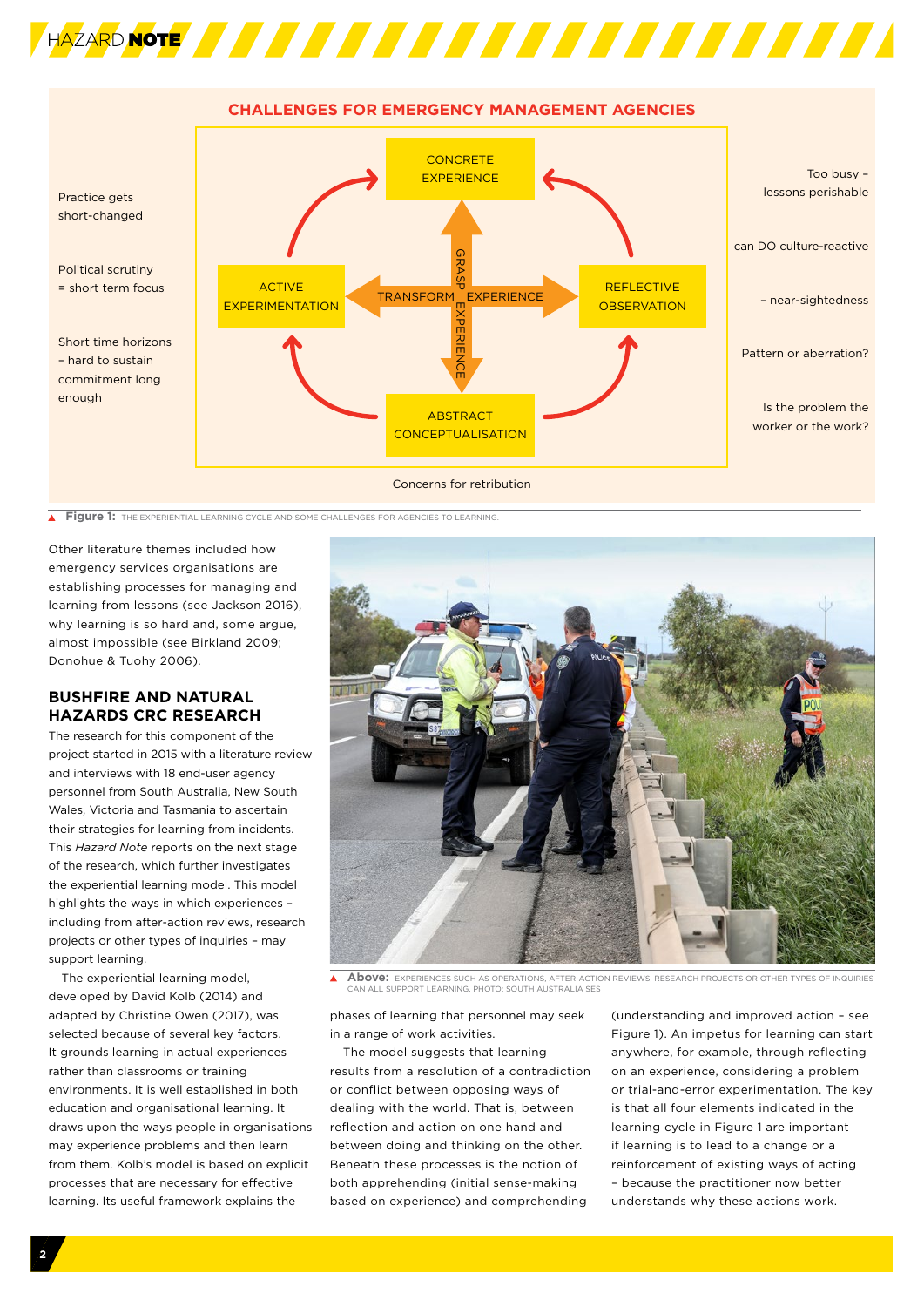



**Above:** THIS RESEARCH WILL HELP EMERGENCY MANAGEMENT STAFF AND VOLUNTEERS FUNCTION MORE EFFECTIVELY IN INCREASINGLY COMPLEX ENVIRONMENTS.

# **RESEARCH FINDINGS**

Based on the study's interviews with practitioners involved in lessons learned, after-action reviews or research-usage activities, the researchers have identified broad challenges that agencies need to manage in order to enhance and sustain learning (indicated in Figure 1).

#### **Valuing action over reflection**

Staff often lack adequate time to reflect on and gain meaning from their experiences. Their potential insights may then be lost rather than embedded in their organisation's practices. Reflection can also be inhibited by a tendency to focus on the immediate and the tangible, which is reinforced by the 'cando culture inherent in many organisations that encourages action, sometimes at the expense of reflection.

#### **Blind to the big picture**

When emergency agencies do reflect on their experiences, their vision may be too near-sighted, focusing on the individual as the aberration, rather than identifying

# **END-USER STATEMENT**

This research provides evidence that will help lessons practitioners across the emergency services ensure that lessons from events and experiences are learned. The model developed helps to articulate some of the barriers to organisational learning that most emergency service agencies are struggling with. Agencies will be able to utilise this research to inform the development of strategies to address some of these barriers, which will help them move from merely identifying lessons to achieving changes in behaviour. Then we will truly be able to say that lessons are being learned.

**– Heather Stuart, Manager, Knowledge and Lessons Management,** 

**NSW State Emergency Service**

broader, systemic problems. Where the focus is on individuals, the individual may fear possible retribution, and be less likely to voice concerns that could contribute to improved practices.

#### **Short term-ism**

When organisations identify the need for changes and trial the changes, they may not allow enough time to effectively embed the new practices. This is exacerbated by the demands placed on staff, noted earlier. And when external pressures, including political

scrutiny, are the impetus for new practices, the changes may be short term, rather than sustained.

# **HOW IS THIS RESEARCH BEING USED?**

Facilitators who manage lessons could use this research to extract meaning from after-action reviews. The study's outcomes could also support staff who draw upon research implications to analyse their own organisations by